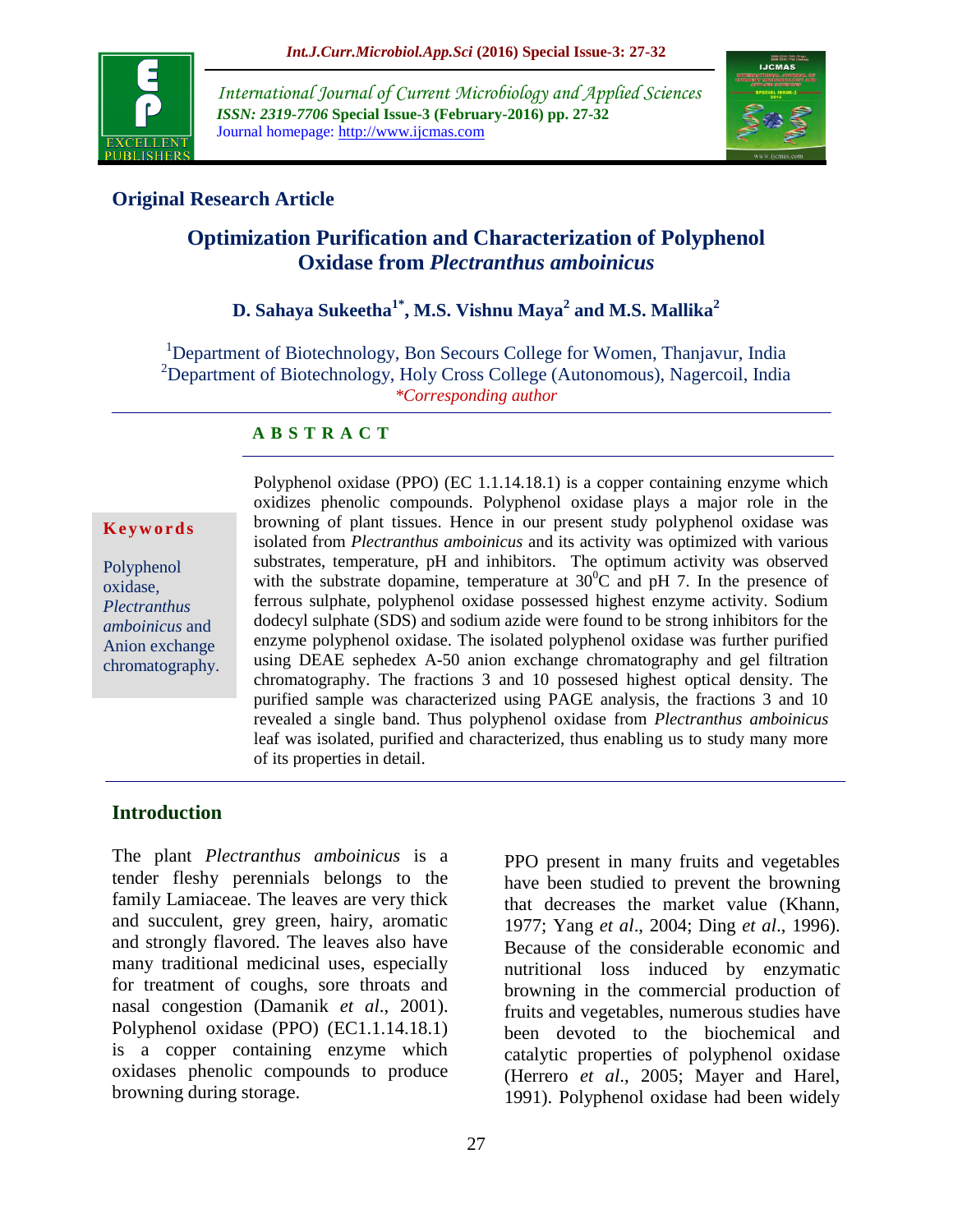investigated in various plant tissues (Gomez, 2002). This enzyme also influences in browning of wounded tissues and constitutes defensive barriers against diseases (Mohamadi and Kazemi, 2002). This present work was, mainly focused on the studies of polyphenol oxidase in *Plectranthus amboinicus* leaf and further purification and partial characterization of polyphenol oxidase*.*

#### **Materials and Methods**

#### **Collection of Plant Sample**

*Plectranthus amboinicus* leaves were collected from local area of kanyakumari district. The collected leaf samples were brought to the laboratory and subjected for sample preparations.

#### **Sample Preparation**

10 grams of *Plectranthus amboinicus* leaf sample was homogenized with 10ml of extraction buffer (0.1M Sodium phosphate bufferpH7.0, 40mM ascorbic acid and 3% tween 80). The homogenate was filtered and the filtrate was centrifuged at 10,000 rpm for 10 minutes. The supernatant was used as stock solution of polyphenol oxidase.

## **Effect of Substrate on Polyphenol Oxidase Activity**

Polyphenol oxidase activity was assayed by measuring the rate of increase inabsorbance at a wavelength of 492 nm. Various substrates such as dopamine, chorogenic acid, phloroglucionol, L-dopa, Gallic acid, pyrogallol and catechel are used for enzyme assay. 50µl of sample with 25 µl of substrate and 75 µl of sodium phosphate buffer added to the micro titre plate. The polyphenol oxidase activity was measured by using micro plate reader (Cyberlab) and the results were tabulated.

## **Effect of Temperature on Polyphenol Oxidase Activity**

The activity of polyphenol oxidase at various temperature range from  $10^{0}C$  to 50°C was determined. The substrate 20mM dopamine was selected and heated with temperature range from  $10^{0}$ C to 50<sup>0</sup>C. After heating process, 50 µl of sample with 25 µl of heated substrate and 75 µl of sodium phosphate buffer was added to the micro titre plate and the activity was recorded and tabulated.

## **Effect of pH on Polyphenol Oxidase Activity**

Citric acid phosphate buffer with pH 4 to 6 and Tris HCl buffer with pH7 to 10 were prepared. The poyphenol oxidase assay using the dopamine as substrate with different pH was carried out and the results were recorded and tabulated.

## **Effect of Inhibitors on Polyphenol Oxidase Activity**

Various inhibitors such as EDTA, Lascorbic acid, sodium metathiosulphate, sodium thio sulphate, SDS and L-cystein were used for polyphenol oxidase assay. 50µl of sample with 25 µl of inhibitor and 75 µl of sodium phosphate buffer added to the micro titre plate. The results were tabulated.

## **Effect of Metal Ions on Polyphenol Oxidase Activity**

The effect of different metal ions on ployphenol oxidase activity was tested. They are Sodium chloride, Potassium chloride, Calcium chloride, Copper chloride, Ferrous sulphate and Ferric chloride. 50µl of sample with 25 µl of metal ion and 75 µl of sodium phosphate buffer added to the micro titre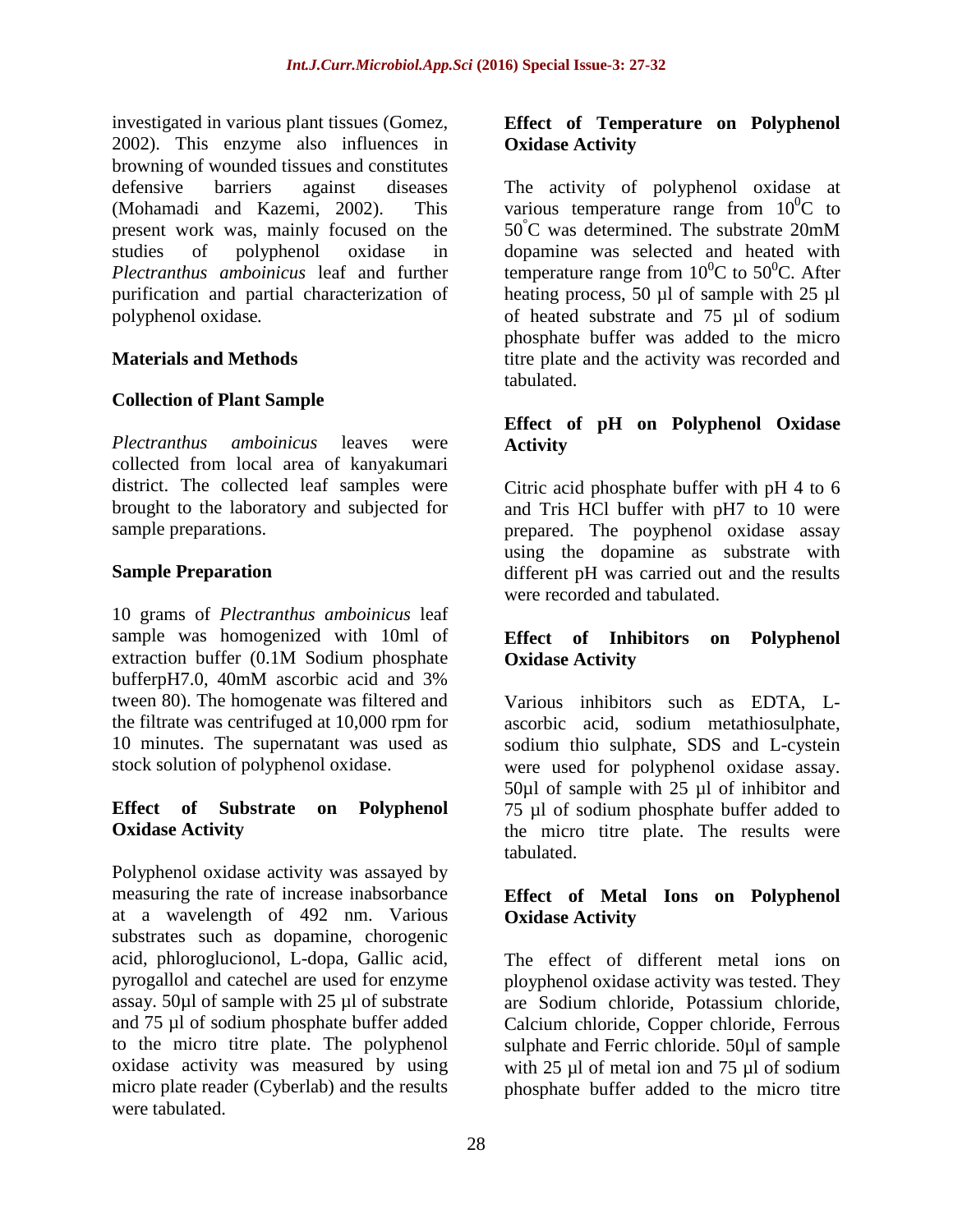plate. The results were tabulated.

## **Purification of Polyphenol oxidase**

## **Ion-exchange Column Chromatography**

The prepared sample was applied to DEAE sepadex A-50 column. Protein was eluted by stepwise gradient elution using different Nacl<sub>2</sub> concentration. The flow rate was set as 250 µl per minute. Polyphenol oxidase activity was carried out for each column fractions. The fractions were measured for absorbance at 492 nm in a UVspectrophotometer. The values were depicted in a graph.

# **Gel Filtration Chromatography**

0.5ml of purified protein obtained from anion exchange purified fraction was dialysed for overnight with TBS bufferpH7.6. The dialysed samples were applied into 1x5cm glass column that contained sephadex G-75. The flow rate was maintained at 0.3ml per minute and the elutes were monitored with the absorbance

at 492 nm. The values were depicted in a graph.

## **SDS Page**

The purified protein was subjected for SDS PAGE for the determination of molecular weight of polyphenol oxidase

#### **Results and Discussion**

Polyphenol oxidase from *Plectranthus amboinicus* was isolated and its activity was optimized with different pararmeters, such as substrate, pH, inhibitors, metal ions and temperature. Higher Optimal density value was obtained with the substrate dopamine  $(0.3853+0.039)$  (Table 1), with inhibitor SDS  $(0.1424 + 0.0126)$  (Table 2), with metal ion ferrous sulphate (0.72214 +0.01338) (Table 3), at the pH 7 (0.0972) (Table 4) and with temperature  $30^{\circ}$ C (0.385) (Table 5). The temperature optimum of polyphenoloxidase in banana was 30°C. The enzyme activity declined rapidly on increased temperature above  $40^{\circ}$ C.

| SI.No          | Substrate       | Optical density value |
|----------------|-----------------|-----------------------|
|                |                 | for the sample        |
|                | Dopamine        | $0.3853 + 0.039$      |
| $\overline{2}$ | Gallic acid     | $0.3325 + 0.016$      |
| 3              | Catechol        | $0.3318 + 0.010$      |
| $\overline{4}$ | L-Dopa          | $0.3134 + 0.017$      |
| 5              | Pyrogallol      | $0.294 + 0.012$       |
| 6              | Phyroglucinol   | $0.2928 + 0.013$      |
| $\tau$         | Chlorogenicacid | $0.1648 + 0.015$      |

**Table.1** Assay of Polyphenol Oxidase Activity with Different Substrate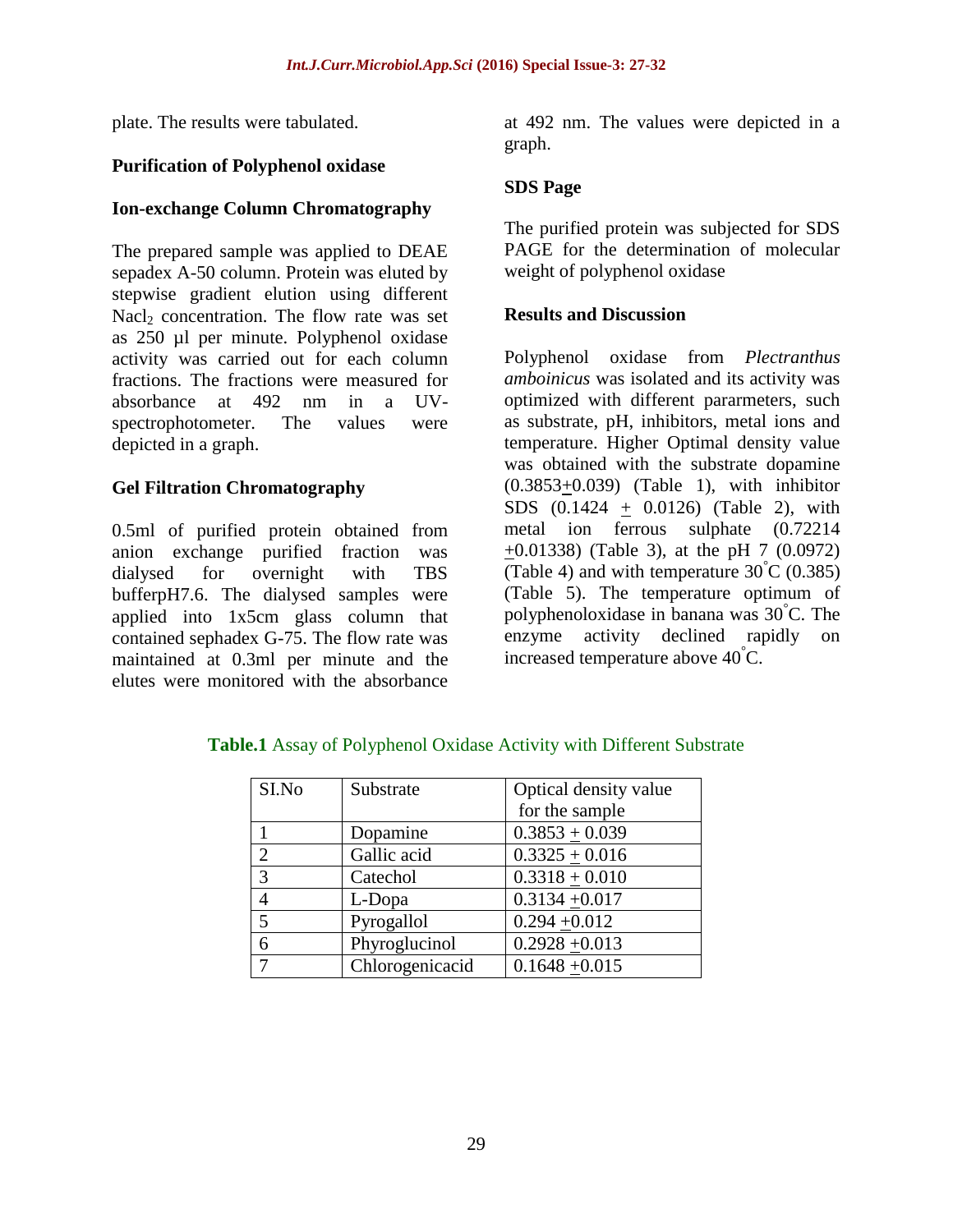#### *Int.J.Curr.Microbiol.App.Sci* **(2016) Special Issue-3: 27-32**

| Sl.No          | Inhibitors              | Optical density value |
|----------------|-------------------------|-----------------------|
|                |                         | for the sample        |
|                | <b>SDS</b>              | $0.1424 \pm 0.0126$   |
| $\overline{2}$ | <b>EDTA</b>             | $0.167 + 0.0120$      |
| 4              | L-Ascorbic acid         | $0.1828 + 0.0029$     |
| 6              | Sodium metathiosulphate | $0.18667 + 0.019$     |
| 7              | Sodium thisosulphate    | $0.2028 + 0.0024$     |
| 8              | L-Cystein               | $0.2104 + 0.002$      |

# **Table.2** Assay of Polyphenol Oxidase Activity with Different Inhibitors

# **Table.3** Assay of Polyphenol Oxidase Activity with Different Metal Ions

| SI.No                       | Metal ions         | Optical density value<br>for the sample |
|-----------------------------|--------------------|-----------------------------------------|
|                             | Ferrous Sulphate   | $0.72214 + 0.01338$                     |
| $\mathcal{D}_{\mathcal{A}}$ | Calcium Chloride   | $0.6238 + 0.014291$                     |
| 3                           | Copper Sulphate    | $0.55214 + 0.01057$                     |
|                             | Ferric Chloride    | $0.392 + 0.015433$                      |
| 5                           | Potassium chloride | 0.24386+0.0147                          |
|                             | Sodium Chloride    | $0.22697 + 0.01338$                     |

# **Table.4** Effects of Ph on the Polyphenol Oxidase Activity

| SI.No          | pH | Optical density value<br>for the sample |
|----------------|----|-----------------------------------------|
| 1              | 4  | 0.0434                                  |
| $\overline{2}$ | 5  | 0.0532                                  |
| 3              | 6  | 0.0799                                  |
| 4              | 7  | 0.0972                                  |
| 5              | 8  | 0.0743                                  |
| 6              | 9  | 0.0540                                  |
|                | 10 | 0.0411                                  |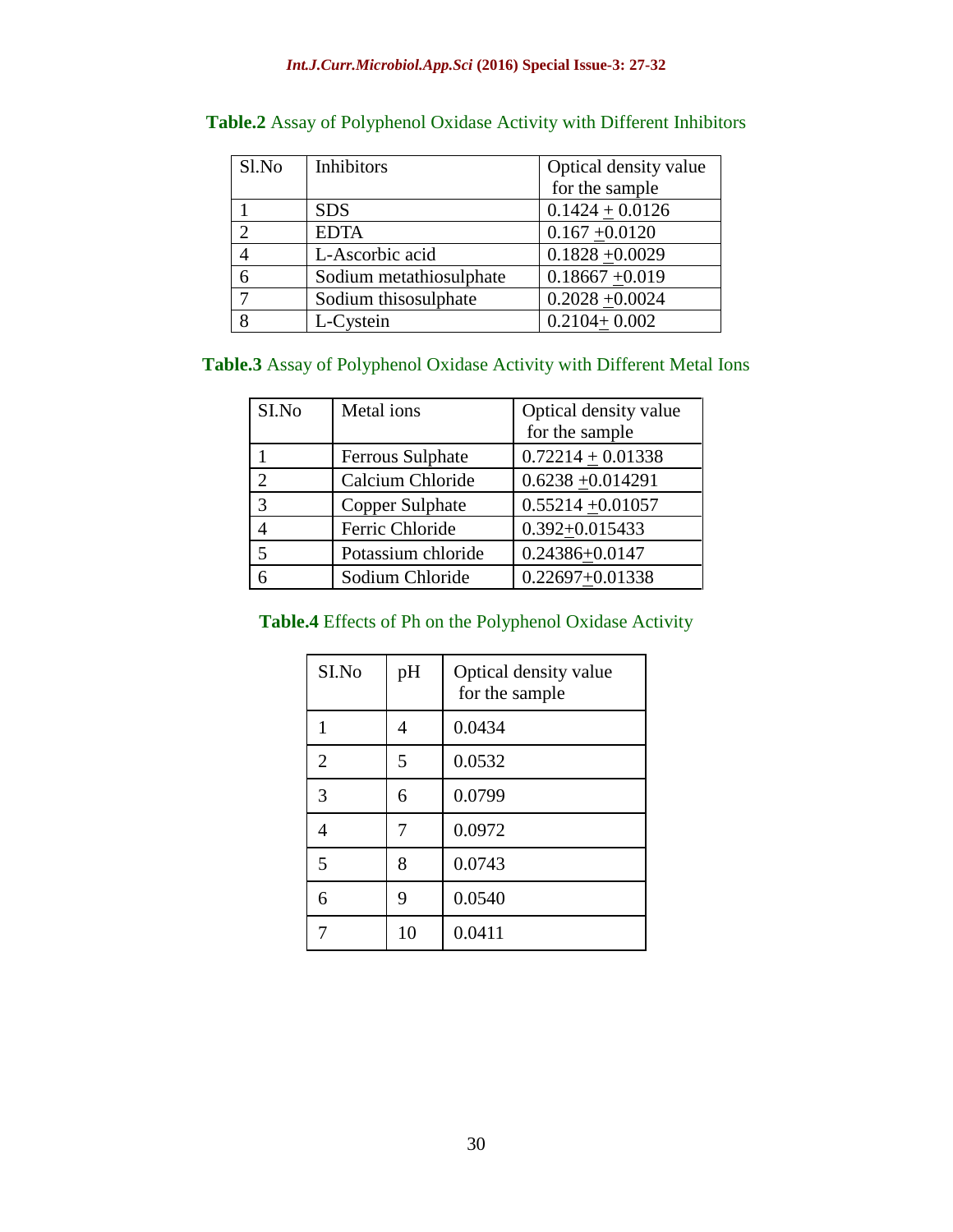| SI.No                 | Temperature      | Optical density value |
|-----------------------|------------------|-----------------------|
|                       |                  | for the sample        |
|                       | $\Omega$<br>10 C | 0.275                 |
| $\mathcal{D}_{\cdot}$ | 20 C             | 0.385                 |
| 3                     | 30 C             | 0.385                 |
|                       | 40 C             | 0.266                 |
| 5                     | 50 C             | 0.201                 |
|                       |                  | 0.128                 |

**Table.5** Effects of Temperature on Polyphenol Oxidase Activity

Ascorbic acid and sodium bisulphate were the most effective inhibitor (Unal, 2007). Yagar and Sagiroglu (2002) reported that 98% and 100% of inhibition in polyphenol oxidase with ascorbic acid. They also observed 52% and 98% inhibition with sodium bisulphate. Yang *et al*., 2000 reported that the optimum pH in banana is 6.6, which compares well with the pH optimum in this study. Purification of polyphenol oxidase using ion exchange chromatography technique was performed. And the fractions were subjected for spectrometric assay. The optical density values plotted on the graph reveals that, highest peak was obtained with 3<sup>rd</sup> fraction. Hence the  $3<sup>rd</sup>$  fraction was further selected for gel filtration chromatography. The  $11<sup>th</sup>$ fraction was found to be high polyphenol oxidase activity. The SDS results also revealed a single band.

#### **References**

- Damanik R, Daulay Z, Saragih S & Premier R 2001 Consumption of bangun leaves (*Plectranthus amboinicus*) to increase breast milk production. *Journal of science food agriculture* 51 120-128.
- Ding CK, Chachin K, Veda Y & Mochioka R 1996 Changes in polyphenol

concentrations and polyphenol oxidase activity of fruits in relation to browning. *Journal of Japan society horticulture science* 67 360-366.

- Gomez VM 2002 Some biochemical properties of polyphenol oxidase from two varieties of avocado. *Food chemistry* 77 163-169.
- Herrero FG, Atienzar MJ, Cabanes J, Carmona FG & Esccribano J 2005 Differential activation of a latent polyphenol oxidase mediated by SDS. *Food chemistry* 53 6825-6830.
- Kahn V 1977 Polyphenol oxidase activity and browning of three avocado varieties. *Journal of science food agriculture* 26 1319-1324.
- Mayer AM & Harel E 1991 Phenol oxidase and their significance in fruits and vegetables. *Food enzymology* 1 373- 398.
- Mohamadi M & Kazemi H 2002 Changes in peroxidase and polyphenol oxidase activities in susceptible and resistant wheat heads inoculated with *Fusarium graminearam* and induced resistance. *Plant science* 162 491-498.
- Unal MV 2007 Properties of PPO from Anamur banana. *Food chemistry* 100 909-913.
- Yagar H & Sagiroglu A 2002 Partially purification and characterization of